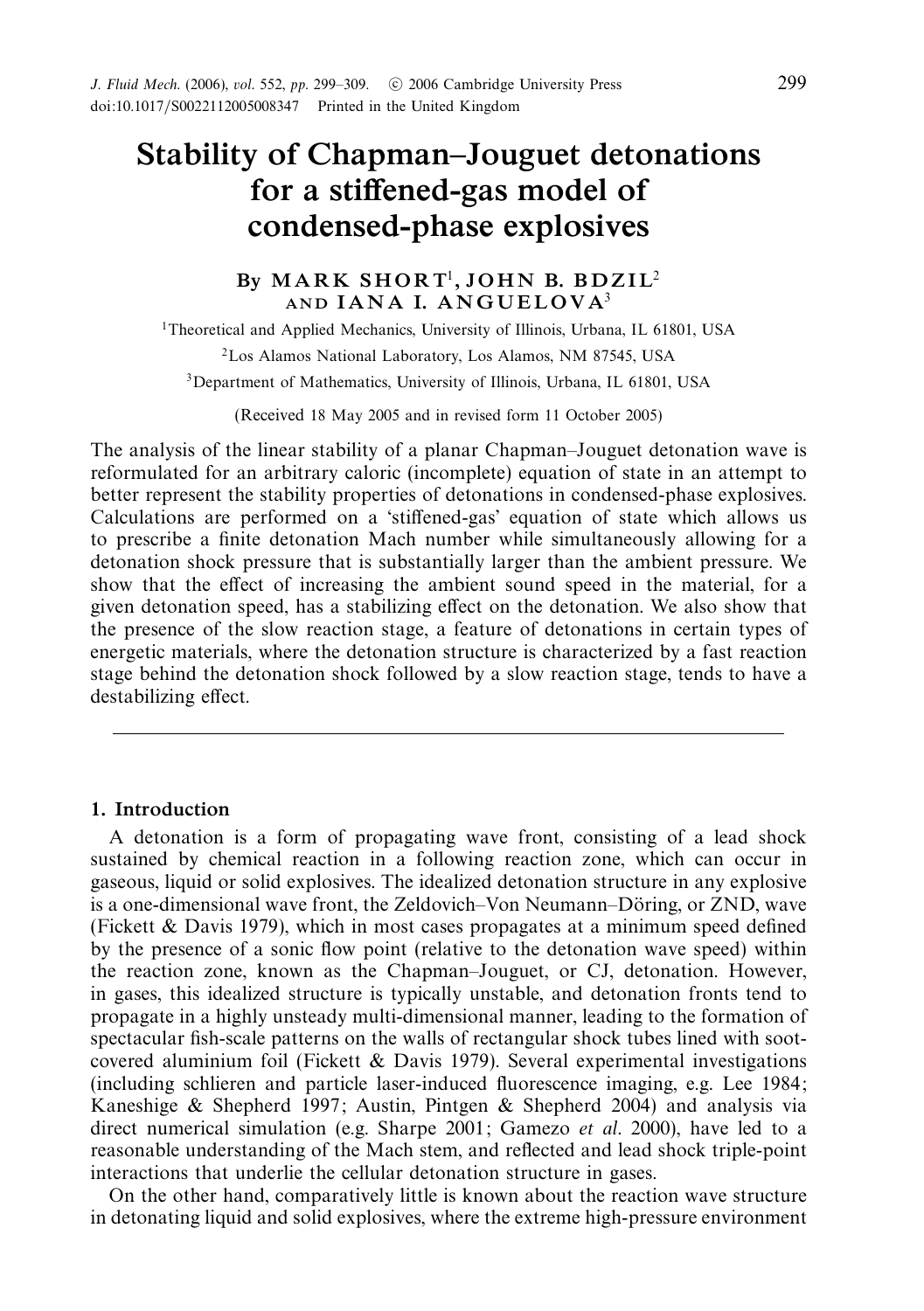$(\sim 30–50 \text{ GPa})$  and high wave speeds  $(\sim 6-8 \text{ km s}^{-1})$  make experimental diagnostic data collection and imaging difficult. While there is some evidence that detonations in some forms of liquid explosives (such as nitromethane) do exhibit a transversewave structure (Fickett & Davis 1979; Engelke & Bdzil 1983), it has not yet been established in all cases whether this is due to an inherent reactive-hydrodynamic instability (as in gases) or due to the effects of explosive confinement (Fickett  $\&$ Davis 1979). On the other hand, laser-based interferometry measurements of particle velocities in the reaction zone of detonations in pure and commercial-grade liquid nitromethane (Sheffield et al. 2002), and in the solid explosives PBX9501 (Gustavsen, Sheffield & Alcon 2000) and PBX9502 (Seitz et al. 1989), appear to indicate that the idealized one-dimensional planar structure is stable. For PBX9502, this conclusion is reinforced by velocity against curvature measurements of detonations propagating in cylindrical sticks (Hill, Bdzil  $\&$  Aslam 2000). However, the rapid time resolution  $(\ll 1 \text{ ns})$  required to experimentally resolve the very fine structure of the detonation front in liquid and solid explosives is currently unavailable. Consequently it seems likely at this point in time that advances in our understanding of detonation structure and stability in condensed-phase systems can be made only from mathematical and numerical modelling.

To this end, Short et al. (2005) have examined the stability of planar detonations within the context of the idealized condensed-phase model. This reactive-Euler model consists of a constant- $\gamma$  ideal-gas caloric equation of state having  $\gamma = 3$ , and assumes a one-step reaction with an algebraic pressure-dependent rate (with a sensitivity measured by an exponent *n*) and a non-integer reaction order (*ν*). In the strong shock limit, and with  $\nu = 1/2$ , the planar CJ detonation is unstable to disturbances within a finite band of wavenumbers for  $n > 2.16$ , a value which is characteristic of those used to mimic explosives like nitromethane (NM) and PBX9501/2 within the context of the idealized condensed-phase detonation model. Thus the use of this model tends to conflict with the experimental observations that detonations in condensed-phase systems are stable. One of the drawbacks of this model is the use of the ideal-gas caloric equation of state, which, for the typical ratios of detonation-shock pressure to ambient pressure found in condensed-phase systems, results in extremely large detonation Mach number values, since the sound speed in the initial state is proportional to the initial pressure. In practice, for most condensed-phase explosives the characteristic detonation Mach numbers are in the range 2–4. It seems natural, therefore, that we should examine the effect on the location of the neutral stability boundaries found in Short et al. (2005) for more realistic equations of state, where the ambient material sound speed can be specified from experiments at a given pressure.

In the following, the classical detonation linear stability problem is reformulated for a caloric (incomplete) equation of state in which the internal energy is specified as an arbitrary function of pressure, specific volume and reaction progress variable. We assume a one-step reaction as in Short *et al.* (2005), but now with an arbitrary reaction rate law. The extension to multiple reaction steps is trivial, but omitted here for reasons of clarity of the analysis. We then describe the extension of the idealized condensed-phase detonation model to a 'stiffened-gas' equation of state (Harlow & Amsden 1971; Menikoff & Plohr 1989; Davis 1997), under which the stability of detonations with finite Mach numbers and large ratios of the post- to pre-shock pressures, found in explosives such as NM and PBX9501/2, can be better modelled. Subsequently, we describe the transition in the location of the one- and two-dimensional neutral stabilities that occurs as the detonation Mach number is systematically decreased from infinite values (Short et al. 2005) to finite values, within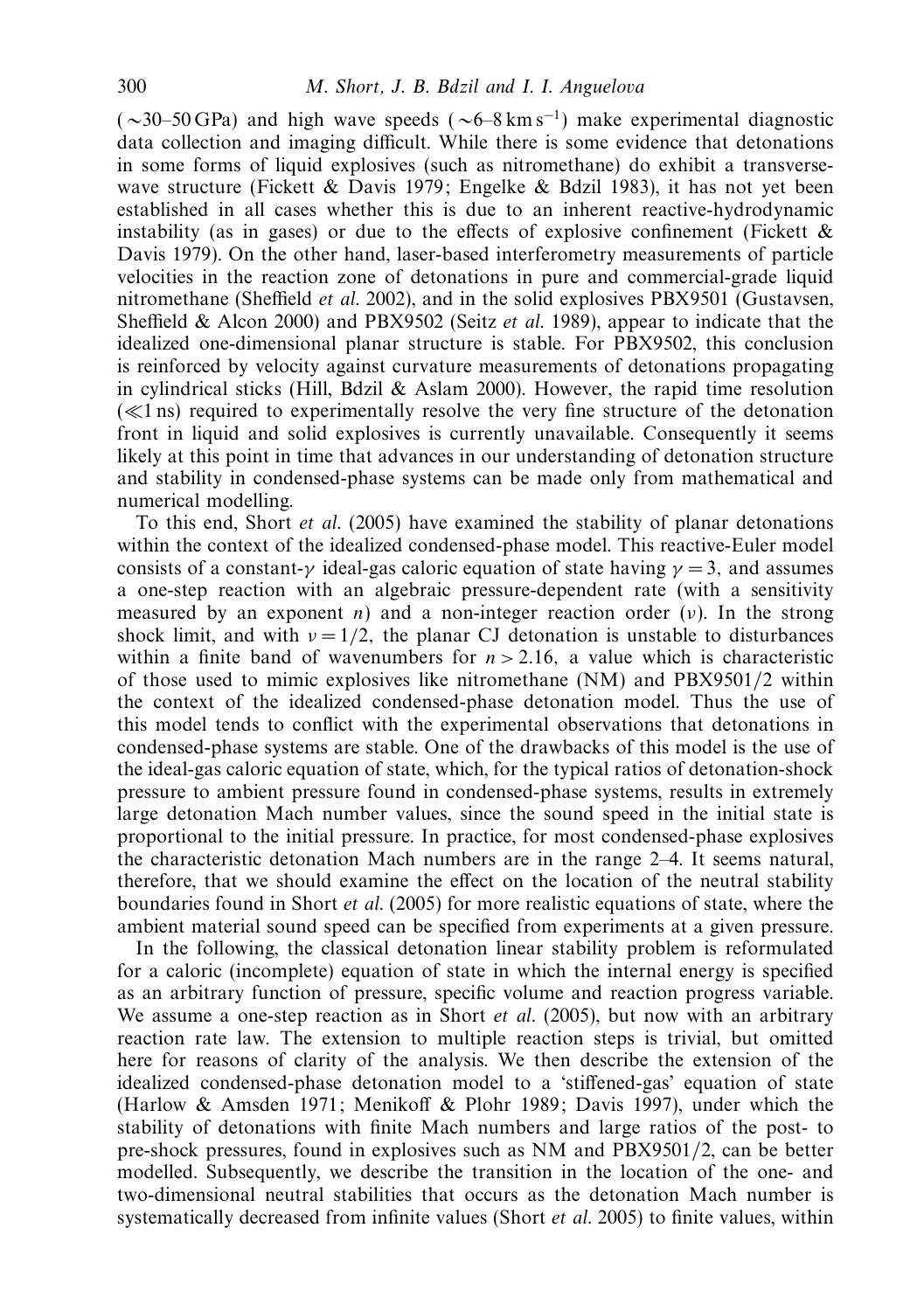the stiffened-gas equation of state model. The linear stability of a detonation for a nonideal equation of state based on that described in Wescott, Stewart & Davis (2004) has also been examined by Kasimov *et al.* (2003) and Kasimov (2004), including one-step pseudo-reaction models for NM and PBX9502 similar to those used in the current paper, and where, for CJ detonations, the linear spectra are derived in the limit where the detonation overdrive approaches unity, rather than specifically for the CJ case. The current formulation, particularly that of the normal mode eigenfunction boundedness condition required to calculate the linear stability spectra, is for unspecified functional forms for the equation of state and the reaction rate law, and applies specifically at the CJ detonation speed.

A second question is also addressed in the current paper. It is apparent that detonations in liquid nitromethane and PBX9502 are characterized by reaction zones with dual length scales. These multi-length-scale detonations probably occur due to a change in reaction mechanisms within the reaction zone, where one set of explosive components is consumed rapidly behind the detonation shock, and then a second set of components is consumed over a longer time scale (Sheffield et al. 2002). For example, detonation particle velocity histories in nitromethane (Sheffield *et al.* 2002) indicate that 70–75 % of the reaction occurs within 10 ns of the passage of the shock, while the latter  $25-30\%$  of the reaction occurs over a time scale of around 50 ns. Similarly in PBX9502 (Seitz et al. 1989), 85 % of the reaction occurs within 25 ns of the passage of the detonation shock, while the latter 15 % occurs over 300 ns. Particle velocity histories in PBX9501 (Gustavsen et al. 2000) indicate a single-length-scale reaction zone. We address how the presence of a slow reaction stage, characteristic of detonations in NM and PBX9502, affects the location of the detonation stability boundaries.

#### *2. Model*

#### 2.1. Equations

The non-dimensional equations of motion coupled with an equation for species conservation for the single-step reaction  $\mathcal{F}$ (fuel)  $\rightarrow \mathcal{P}$ (product) are given by

$$
\frac{D\Lambda}{Dt} - \Lambda(\nabla^l \cdot \mathbf{u}^l) = 0, \quad \frac{D\mathbf{u}^l}{Dt} = -\Lambda \nabla^l p, \quad \frac{De}{Dt} = -p\Lambda(\nabla^l \cdot \mathbf{u}^l), \quad \frac{D\beta}{Dt} = r, \quad (2.1a, b, c, d)
$$

for specific volume *Λ,* pressure *p,* specific internal energy *e,* laboratory-frame velocity  $u^l = (u^l, v^l)$  and reaction progress variable *β*, where  $\beta = 1$  represents unreacted fuel, and  $\beta = 0$  is fully depleted fuel. At this stage we adopt the general incomplete equation of state and reaction rate forms,

$$
e = e(p, \Lambda, \beta), \quad r = r(p, \Lambda, \beta). \tag{2.2a, b}
$$

The (chemically) frozen sound speed *c* is related to (2.2*a*) via

$$
c^2 = \Lambda^2(p + e_{,A})/e_{,p}.\tag{2.3}
$$

Equations (2.1)–(2.3) have been non-dimensionalized such that  $\Lambda = \tilde{\Lambda}/\tilde{\Lambda}_0$ ,  $u^l = \tilde{u}^l/\tilde{D}$ ,  $p = \tilde{\Lambda}_0 \tilde{p}/\tilde{D}^2$ ,  $\mathbf{x}' = \tilde{\mathbf{x}}' / \tilde{l}$ ,  $t = \tilde{D} \tilde{t} / \tilde{l}$ ,  $e = \tilde{e}/\tilde{D}^2$ ,  $c^2 = \tilde{c}^2 / \tilde{D}^2$ , where  $\tilde{\Lambda}_0$  is the upstream (ambient) specific volume and  $\tilde{D}$  is the dimensional (CJ) planar steady detonation velocity. The length scale  $\tilde{l}$  is set below.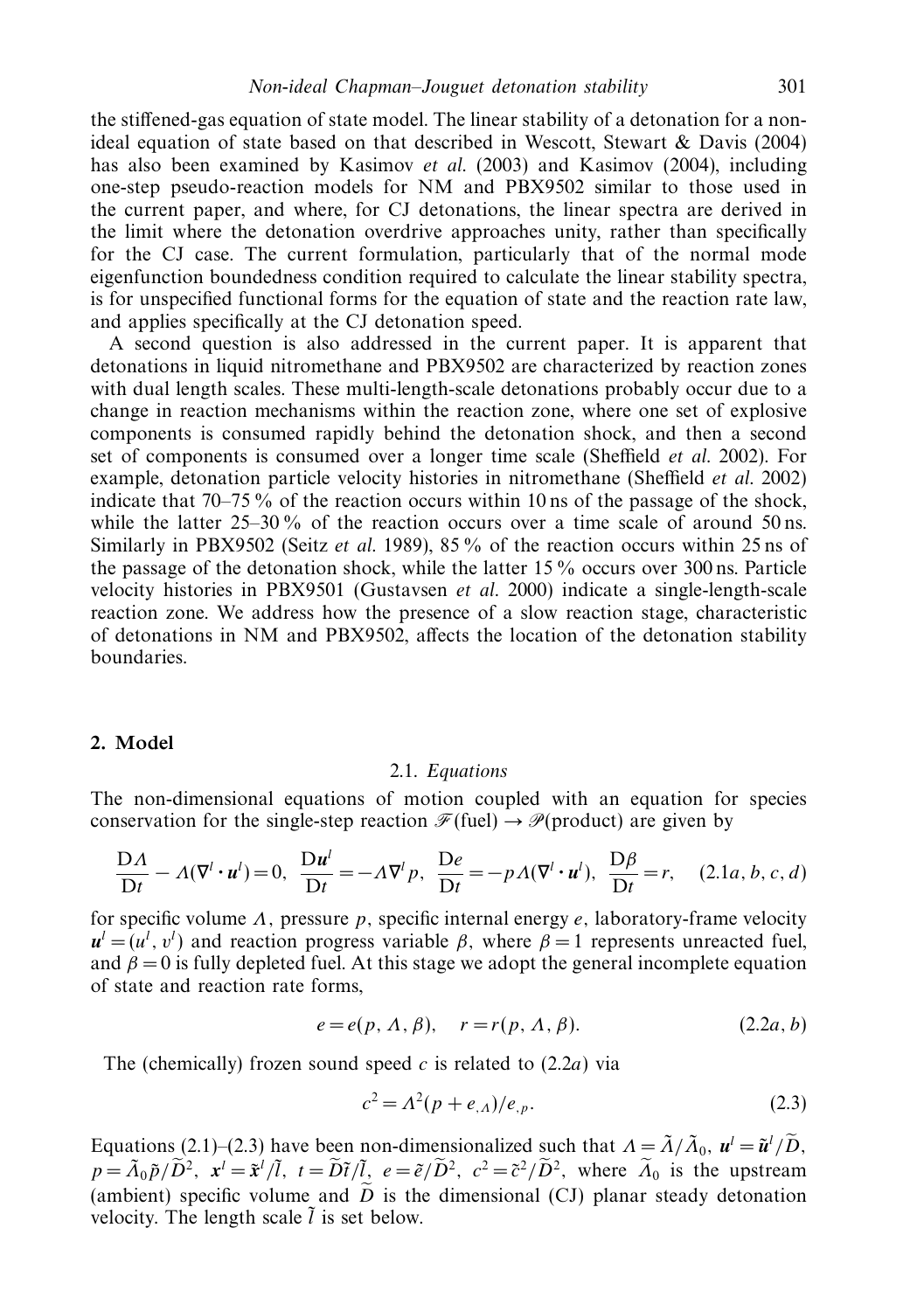#### *3. Travelling wave solutions*

For thermodynamically consistent forms of (2.2*a*), the above model supports a onedimensional steady travelling wave solution consisting of a lead shock followed by a region of chemical reaction (the ZND structure). Issues of thermodynamic consistency for arbitrary equations equations of state relevant to compressible inviscid flows have been extensively discussed by Menikoff & Plohr (1989). In a reference frame attached to the wave,  $x = x^l - t$ , where  $x = 0$  is set by the location of the shock front, the thermodynamic and mechanical states in the steady wave for a general caloric equation of state are connected by the conditions

$$
\Lambda = -u, \quad p = u + 1 + p_0, \quad e + p\Lambda + u^2/2 = e_0 + p_0 + 1/2, \tag{3.1a, b, c}
$$

where  $p_0 = \tilde{\Lambda}_0 \tilde{p}_0 / \tilde{D}^2$  ( $\tilde{p}_0$  is the dimensional unshocked material pressure),  $e_0 = \tilde{e}_0 / \tilde{D}^2$ is the ambient internal energy, and  $u = u^{l} - 1$ . Relations (3.1*a*, *b*) define the Rayleigh line variation, which holds regardless of the form of  $(2.2a)$ , while  $(3.1c)$  defines the Hugoniot curves for any degree of reaction, which do depend on the form of (2.2*a*). The spatial structure of the ZND wave can be determined through the Master equation relation,

$$
u_{,x} = -\frac{ue_{,\beta}}{\eta e_{,p}}r, \quad \eta = u^2 - c^2,
$$
\n(3.2)

which depends on the form of both *e* and *r.* This equation is obtained by substituting  $(2.2a)$  in the shock-attached steady version of  $(2.1c)$ , and using  $(2.3)$  and  $(3.1a, b, c)$ to eliminate *p* and *Λ.* Here, *η* is a sonic parameter. The structure of the CJ wave, the slowest of all possible steady wave solutions, is defined by the appearance of a sonic point relative to the detonation wave speed at a point of either incomplete or complete reaction. For general forms of  $(2.2a, b)$  this may be determined as follows (Davis 1997). If  $D_{CJ}$ ,  $\tilde{p}_0$  and  $\tilde{e}_0$  are known initially, where  $D_{CJ}$  is the CJ speed, (3.1*a*, *b*, *c*) can be solved to determine the immediate post-shock state at which no reaction has occurred. Subsequently,  $(3.2)$  can be integrated from the shock  $(x = 0)$  into the region  $x < 0$ . A single value of the heat of reaction  $\tilde{q}$  will define a solution trajectory which passes through the critical point (where *η* and *r* vanish simultaneously), and it is this trajectory which defines the spatial structure of the CJ wave. Note that if the sonic point appears at the end of the reaction zone, then (3.1*a, b, c*) can be used to determine  $\tilde{q}$  algebraically, otherwise  $\tilde{q}$  must be determined iteratively by successive integrations of (3.2). If  $\tilde{q}$ ,  $\tilde{p}_0$  and  $\tilde{e}_0$  are known initially, a similar procedure can be used to determine  $D_{CJ}$ .

#### *4. Linear analysis*

#### 4.1. Perturbation equations

The equations governing small (linear) perturbations to the steady travelling wave identified in § 3 are constructed as follows. We transform to a new spatial coordinate system  $x = x^l - t - \Psi(y, t)$ ,  $y^l = y$ , where  $x^l = t + \Psi(y^l, t)$  is the shock locus in the laboratory frame, which now becomes  $x = 0$ . We seek a normal mode decomposition,

$$
\Psi = \Psi_0 \exp(\alpha t + iky), \quad z = z^* + \Psi_0 z'(x) \exp(\alpha t + iky), \tag{4.1}
$$

for the growth rate/frequency eigenvalue  $\alpha$  and wavenumber  $k$ , where  $z = (A, u, v, p, \beta)^T$  represents the vector of dependent variables, the superscript<sup>\*</sup> refers to the underlying steady wave solution, the primed quantities indicate the spatially (*x*) dependent eigenfunctions and  $\Psi_0 \ll 1$ . The system of equations that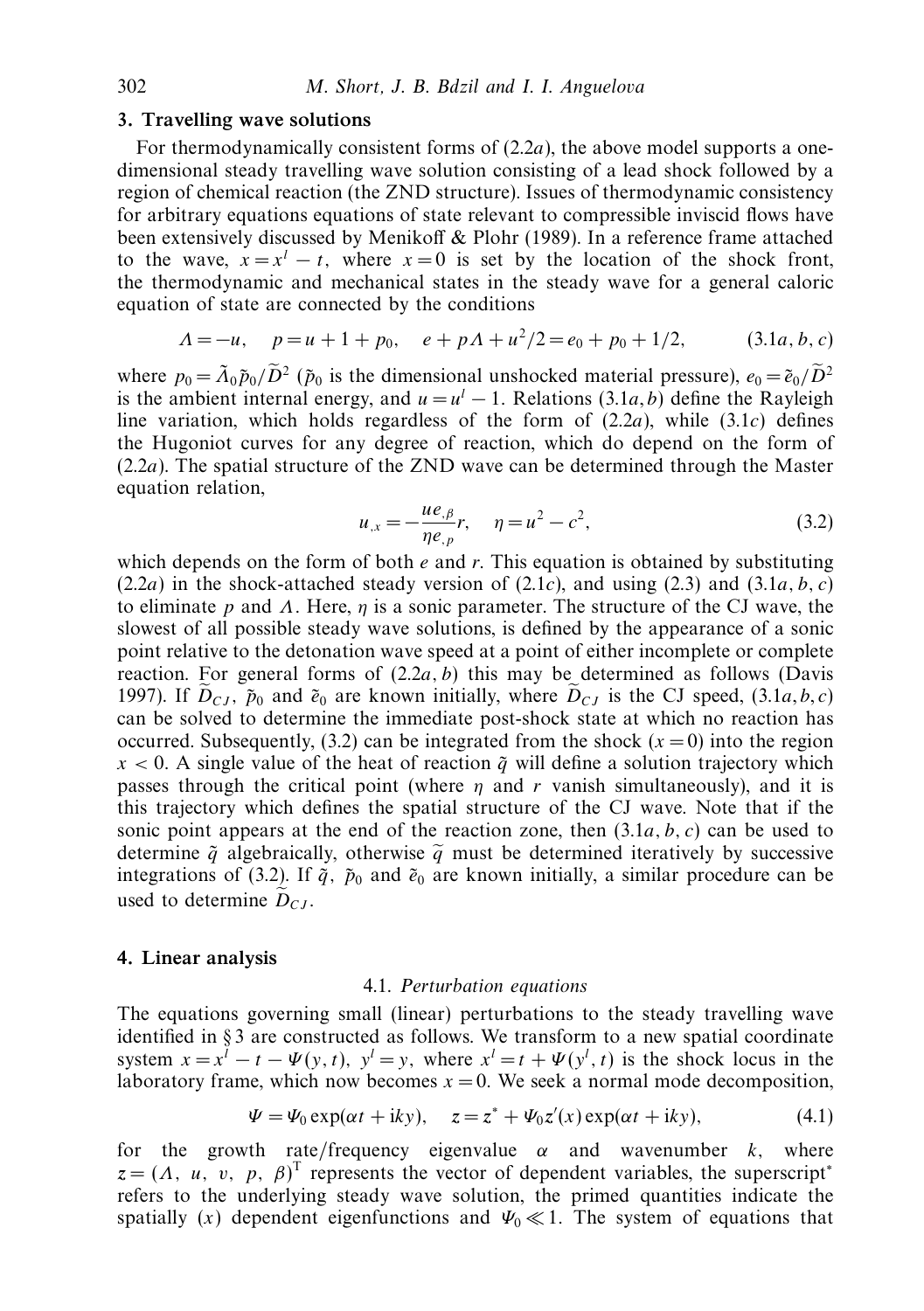governs the linear stability of a detonation with the general equation of state and reaction rate law  $(2.2a, b)$  is then determined to be

$$
\eta^* u^* z'_{,x} + \mathbf{A}^* z' + a^* = 0, \tag{4.2}
$$

where the matrix *A*<sup>∗</sup> is defined in terms of steady-state quantities as

$$
\mathbf{A}^* = \begin{pmatrix}\n\alpha \eta + u_{,x}(c^2 - 2u^2) - u^2 a_{A} & -\alpha u^2 + u_{,x}(c^2 - 3u^2) \\
u^2 (u_{,x} + a_{A}) & \alpha u^2 + 2u^2 u_{,x} \\
0 & 0 & 0 \\
c^2 u_{,x} + u^2 a_{A} & \alpha c^2 + u_{,x}(c^2 + u^2) \\
-\eta r_{,A} & \eta \beta_{,x} \\
i k u^3 & -u^2 (\alpha + a_p) & -u^2 a_{\beta} \\
-i u c^2 k & u^2 (\alpha + a_p) & u^2 a_{\beta} \\
\alpha \eta & -i k u \eta & 0 \\
-i u c^2 k & u^2 (\alpha + a_p) & u^2 a_{\beta} \\
0 & -\eta r_{,p} & \eta (\alpha - r_{, \beta})\n\end{pmatrix}^*,
$$
(4.3)

where

$$
a_p = (uu_{,x}(e_{,pp} - 1 - e_{,Ap}) + e_{,β}r_{,p} + e_{,βp}r)/e_{,p},
$$
  
\n
$$
a_A = (uu_{,x}(e_{,pA} + c^2e_{,p}/u^3 - e_{,AA}) + e_{,β}r_{,A} + e_{,βA}r)/e_{,p},
$$
  
\n
$$
a_\beta = (uu_{,x}(e_{,p\beta} - e_{,AB}) + e_{,β}r_{,β} + re_{,β\beta})/e_{,p}.
$$
\n(4.4)

The vector *a*<sup>∗</sup> is

$$
\boldsymbol{a}^* = [\alpha u_{,x}(3u^2 - c^2), -2\alpha u^2 u_{,x}, \text{ i}k\eta u u_{,x}, -\alpha u_{,x}(c^2 + u^2), -\alpha \eta \beta_{,x}]^{T}.
$$
 (4.5)

## 4.2. Shock relations

The general conservation relations across the detonation shock surface  $F(x^l, t) = 0$ , are

$$
[\beta] = [m] = 0, \quad [mu^{l} + p\mathbf{n}^{l}] = 0, \quad [m (e + \frac{1}{2}\mathbf{u}^{l} \cdot \mathbf{u}^{l}) + p(\mathbf{u}^{l} \cdot \mathbf{n}^{l})] = 0,
$$
 (4.6)

where  $m = \rho(\mathbf{u}^l - \mathbf{V}^l) \cdot \mathbf{n}^l$ , for shock normal  $\mathbf{n}^l = \nabla^l F / |\nabla^l F|$  and normal shock velocity  $V^l \cdot n^l = -F_{,t}/|\nabla^l F|$ . Conditions (4.6) may be linearized, and the perturbation eigenfunctions  $z'$  shown to satisfy the shock relations

$$
u' = a_u \alpha, \ \ p' = (a_u + 1 + u)\alpha, \ \ v' = -(1 + u)ik, \ \ \Lambda' = (-a_u + 1 + u)\alpha, \ \ \beta' = 0, \tag{4.7}
$$

where

$$
a_u = (1+u)(e_{,p} + e_{,A} + p_0)/(p + e_{,A} - e_{,p})
$$
\n(4.8)

and we have dropped the steady-state index notation <sup>∗</sup>*.* These conditions are valid for the general equation of state (2.2*a*) and are applied at  $x = 0$ .

## 4.3. Compatibility condition

Steady travelling CJ waves contain a bounding forward-facing sonic characteristic where  $\eta = 0$ . In principle an asymptotic analysis of (4.2) can be used to obtain the spatial structure of the five independent homogeneous modes and the particular solution of *z'* as  $\eta \uparrow 0$ . The presence of the sonic point  $\eta = 0$  in the steady CJ wave will generally result in one of the homogeneous modes being spatially unbounded as *η*  $\uparrow$  0*,* whether the point *η* = 0 occurs at finite spatial locations or as  $x \to \infty$  (Short et al. 2005). Provided that the functional form of the reaction rate (2.2*b*) does not lead to any additional unbounded  $z'$  modes as  $\eta \uparrow 0$ , the closure condition which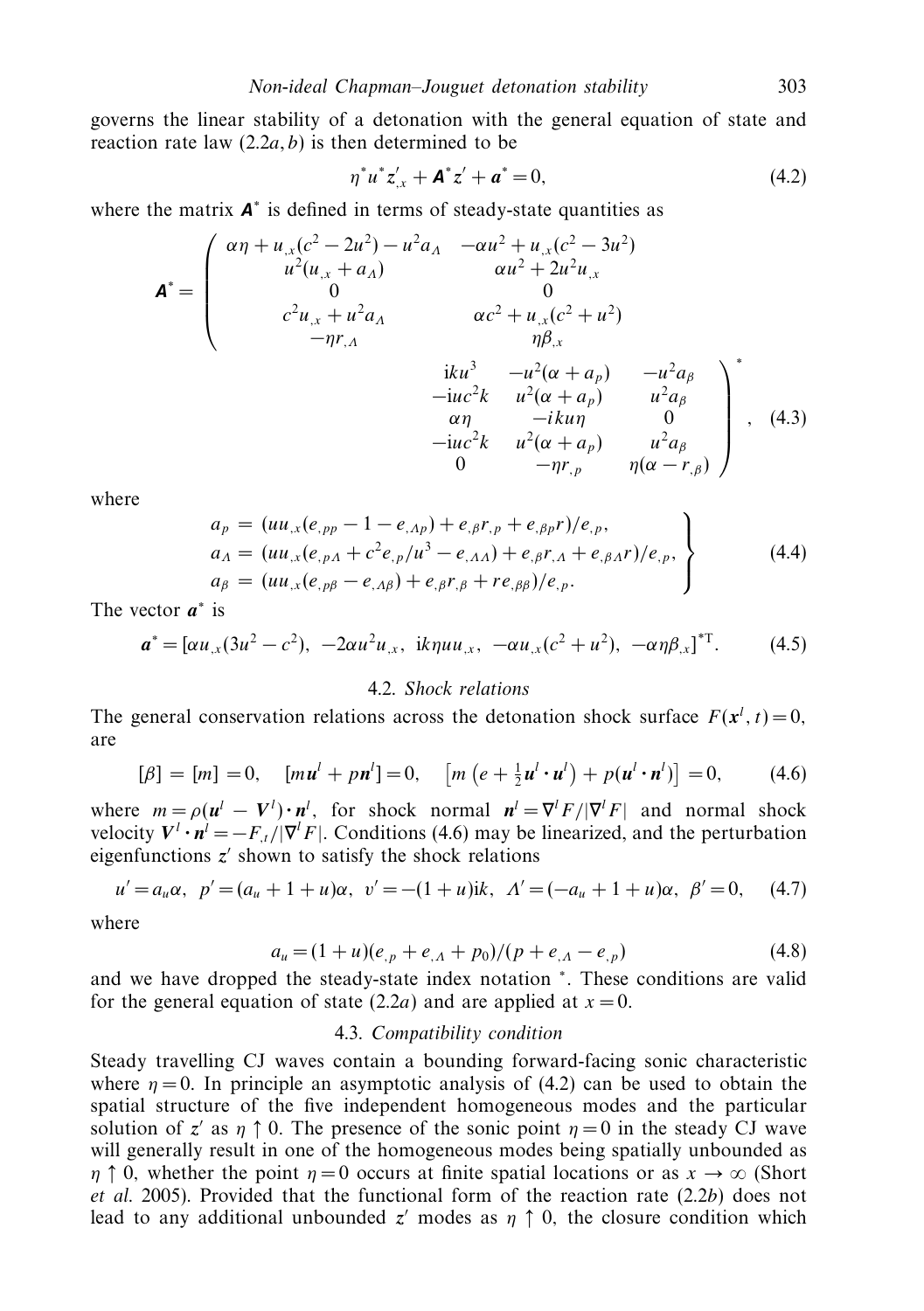determines *α* corresponds to the eigenfunction solution for which the single spatially unbounded mode in *z'* is eliminated as  $\eta \uparrow 0$ . This issue has been analysed extensively in Short et al. (2005). Under these conditions, the boundedness closure condition can also be derived as follows. Without approximation, any forward travelling plane wave in the *x*-direction in the shock frame is described by

$$
L_{u+c}p + \frac{c}{A}L_{u+c}u = \Psi_{,t}\left(p_{,x} + \frac{c}{A}u_{,x}\right) - \frac{cv}{A}L_{y}u - vL_{y}p - \frac{c^{2}}{A}L_{y}v - \frac{E_{,\beta}r}{E_{,p}} \tag{4.9}
$$

where  $L_{u+c} = \partial_t + (u+c)\partial_x$  and  $L_y = \partial_y - \Psi_y \partial_x$ . When (4.9) is linearized about the steady wave in normal mode form  $(4.1)$ , the operator  $L_{u+c}$  will generate the differential terms  $(u+c)[p, u]'_{x}$ , which as  $\eta \uparrow 0$ , and under the conditions described above, will be the source of the single unbounded solution (no sources of singular behaviour will be present in the backward or particle characteristic directions). For bounded solutions we thus require  $(u + c)[p, u]'_{x} = 0$  when  $\eta = 0$ , whereupon we derive the compatibility (boundedness) condition

$$
p' + u' - ik\alpha^{-1}uv' + 2u_{,x}\alpha^{-1}(u' - \alpha) + b_{p}p' + b_{\lambda}A' + b_{\beta}\beta' = 0 \qquad (4.10)
$$

where

$$
b_{p} = (-uu_{,x}(1-e_{,pp}+e_{,Ap})/e_{,p}+e_{,β}r_{,p}/e_{,p}+e_{,βp}r/e_{,p}-e_{,pp}e_{,β}r/e_{,p}^{2})/\alpha, \nb_{A} = (-uu_{,x}(e_{,AA}-e_{,pA}-2e_{,p}c^{2}/u^{3})/e_{,p}+e_{,β}r_{,A}/e_{,p}+e_{,βA}r/e_{,p}-e_{,pA}e_{,β}r/e_{,p}^{2})/\alpha, \nb_{\beta} = (-uu_{,x}(e_{,A\beta}-e_{,p\beta})/e_{,p}+e_{,β}r_{,β}/e_{,p}+e_{,β\beta}r/e_{,p}-e_{,p\beta}e_{,β}r/e_{,p}^{2})/\alpha.
$$
\n(4.11)

Equation (4.10) is applied at the point in the steady wave where  $\eta = 0$ . It again applies for general forms of  $(2.2a, b)$ , and also regardless of whether  $\eta = 0$  occurs at a point of incomplete reaction or at the point of complete reaction. Also, depending on the form of  $(2.2a, b)$  not all the terms in (4.10) will be important at leading order as  $\eta \uparrow 0$ . Note that there are certain situations where (4.10) will not ensure bounded solutions, and these are related to specific singular forms of reaction rate (Short et al. 2005) that are not considered here.

#### *5. Stiffened-gas equation of state and reaction rate law*

As discussed above, one of the drawbacks of the idealized condensed-phase detonation model (Short *et al.* 2005) is that when the detonation shock pressure  $p_s \gg p_0$ , as occurs in condensed-phase explosives, the associated detonation Mach number is large. In practice, while  $p_s \gg p_0$ , the detonation Mach numbers are typically in the range 2–4 in condensed-phase explosives due to the large ambient sound speed of the explosive. This limitation can be overcome by employing a more complex choice of incomplete equation of state  $p = p(e, \Lambda)$  that will allow  $p_s \gg p_0$  with finite detonation Mach numbers. The simplest such system is the 'stiffened-gas' equation of state (Harlow & Amsden 1971; Menikoff & Plohr 1989; Davis 1997),

$$
e - e_0 = \frac{(p+a)\Lambda}{\Gamma_0} - \frac{(p_0+a)\Lambda_0}{\Gamma_0} - \lambda q, \quad a = \delta - (\Gamma_0 + 1)p_0, \quad \delta = \frac{\tilde{c}_0^2}{\tilde{D}^2}, \quad p_0 = \frac{\tilde{\Lambda}_0 \tilde{p}_0}{\tilde{D}^2}
$$
(5.1)

where  $\delta^{-1/2}$  is the detonation Mach number with respect to the ambient sound speed, *p*<sup>0</sup> is the ratio of the ambient pressure  $\tilde{p}_0$  to  $\tilde{D}^2/\tilde{\Lambda}_0$ , and  $\Gamma_0$  is the Gruneisen gamma,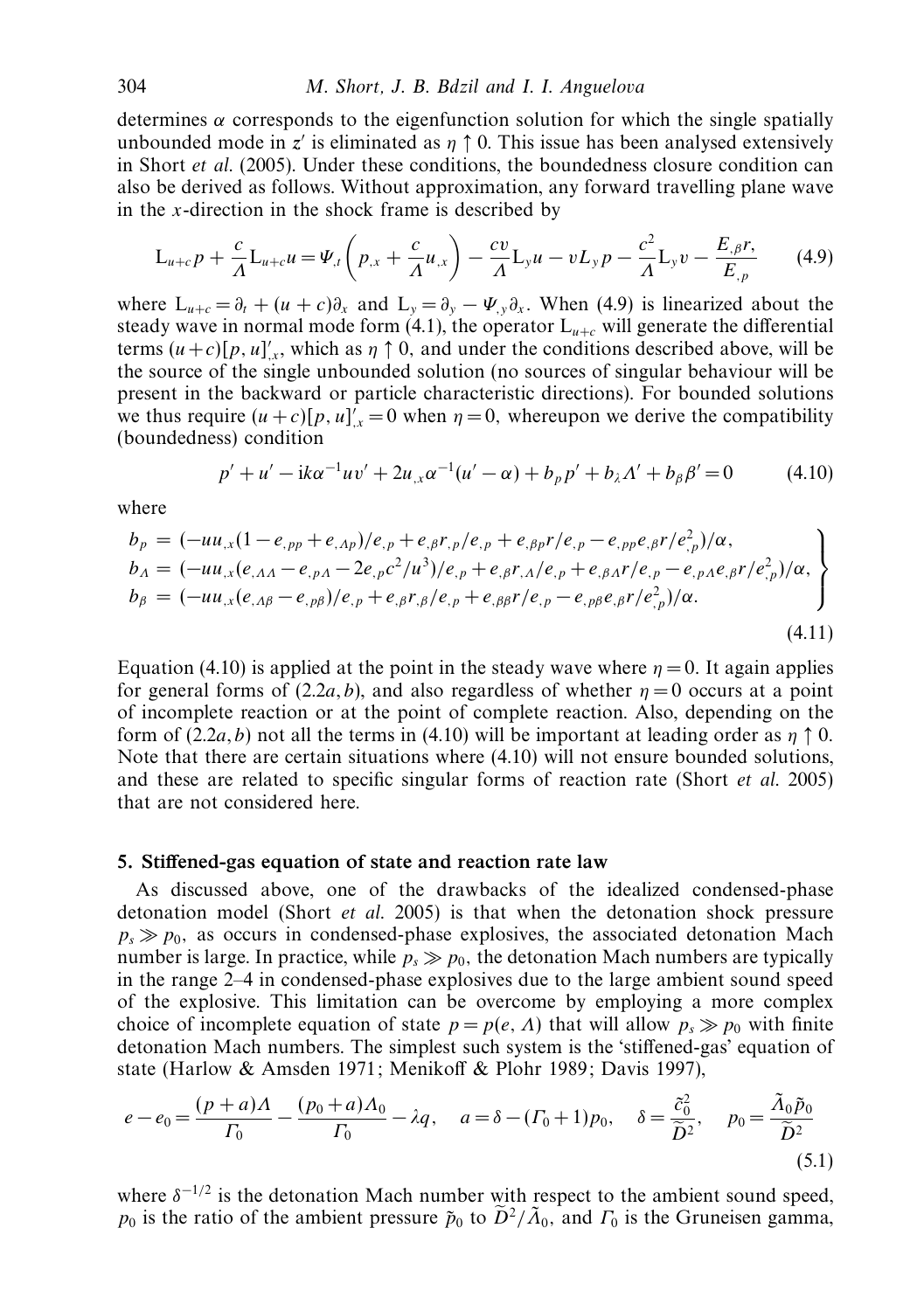|                |       |      | $\tilde{\rho}_0$ (g cm <sup>-3</sup> ) $\tilde{c}_0$ (km s <sup>-1</sup> ) $\tilde{D}_{CJ}$ (km s <sup>-1</sup> ) | $p_0$                            |
|----------------|-------|------|-------------------------------------------------------------------------------------------------------------------|----------------------------------|
| <b>NM</b>      | 1.125 | 1.65 | 6.248                                                                                                             | $0.070 \t2.3 \times 10^{-6}$     |
| <b>PBX9501</b> | 1.844 | 2.5  | 8.792                                                                                                             | $0.081 \cdot 7.1 \times 10^{-7}$ |
| PBX9502        | 1.895 | 2.9  | 7.706                                                                                                             | $0.142 \cdot 9.0 \times 10^{-7}$ |

TABLE 1. Characteristic properties of the explosives liquid nitromethane (NM), PBX9501 (95% HMX (cyclotetramethylenetetranitramine) and 5% binder by weight) and PBX9502 (95% TATB (triaminonitrobenzene), 5% Kel-F<sub>-800</sub> by weight). Here  $\tilde{\rho}_0$  and  $\tilde{c}_0$  are the ambient material density and sound speed, while  $D_{CJ}$  is the characteristic planar Chapman–Jouguet<br>detension greed, All values are besed on these given in Marsh (1980). The values of nu are detonation speed. All values are based on those given in Marsh (1980). The values of  $p_0$  are calculated assuming  $\tilde{p}_0 = 1$  atm.

which is assumed to be constant. Also,  $\lambda$  is the product mass fraction variable and  $q$  ( $=\tilde{q}/\tilde{D}^2$ ) is the non-dimensional heat of reaction. The stiffened-gas equation of state may be derived from a linearization of the incomplete equation of state near a reference state (Menikoff & Plohr 1989). It reduces to the traditional form of the Tait equation of state under conditions of isentropic flow (Menikoff & Plohr 1989). The issue of identifying suitable thermodynamically consistent thermal equations of state from an incomplete equation of state such as (5*.*1) has been discussed by Menikoff & Plohr (1989) and Menikoff (2004). The value of *a* is in principle chosen to fit the experimentally determined sound speed in the material at a given pressure, where  $c^2 = (1 + \Gamma_0) \Lambda (p + a/(1 + \Gamma_0))$ . The values of *δ* and *p*<sub>0</sub> for the three condensedphase explosives NM and PBX9501/02 are listed in table 1 based on their material properties given in Marsh (1980). It can be seen that the contribution to *a* from  $p_0$ is negligible, while the detonation Mach number  $\delta^{-1/2}$  ranges from 3.78 in NM to 2.65 for PBX9502. For most materials of interest, the variation in *a* is in the range 0.05 to 0.2. The idealized condensed-phase detonation model (Short et al. 2005) can be recovered by setting  $a = 0$ .

As in Short et al. (2005) we also assume a one-step reaction, although the generalization to multiple reaction steps is trivial. Rather than working with the product mass fraction variable  $\lambda$ , it proves convenient to transform to the reaction progress variable  $\beta$ , which is typically chosen to facilitate the integration of the linearized system (4.2) near the sonic point, based on the asymptotic structure of the solution to (4.2) near this point (Short et al. 2005). For the present, we set

$$
\frac{\mathcal{D}\lambda}{\mathcal{D}t} = \bar{K}(1-\lambda)^{\nu}, \quad \beta = (1-\lambda)^{\mu}, \quad \frac{\mathcal{D}\beta}{\mathcal{D}t} = r = -\mu \bar{K}\beta^{(\nu+\mu-1)/\mu}, \tag{5.2}
$$

where *ν* is the reaction order,  $\beta = 1$  represents the shock state, and  $\beta = 0$  represents the product state. The rate constant  $\bar{K} = \bar{K}(p, \Lambda, \beta)$  is chosen to mimic the ZND detonation structure of NM and PBX9501/02 described in § 1 as determined by laser-based interferometry measurements of particle velocities (Sheffield et al. 2002; Gustavsen et al. 2000; Seitz et al. 1989). This is given by the 'ignition  $\&$  growth' model-based form (Lee & Tarver 1980),

$$
\bar{K} = K [p^{n_1}(1 - \omega) + k_r p^{n_2}(1 + \omega)] / 2, \quad \omega = \text{erf}(-(\beta - \beta_c)/\epsilon), \tag{5.3}
$$

where *K* is a constant, set by choosing  $\tilde{l}$  so that  $x = -1$  corresponds to  $\lambda = 1/2$  in the steady ZND wave. The parameter  $k_r(\leq 1)$  establishes the ratio of the rates of the slow to fast reaction stages that occur in detonations in NM and PBX9502 (Sheffield et al. 2002; Seitz *et al.* 1989). The parameters  $n_1$  and  $n_2$  are the pressure sensitivities in the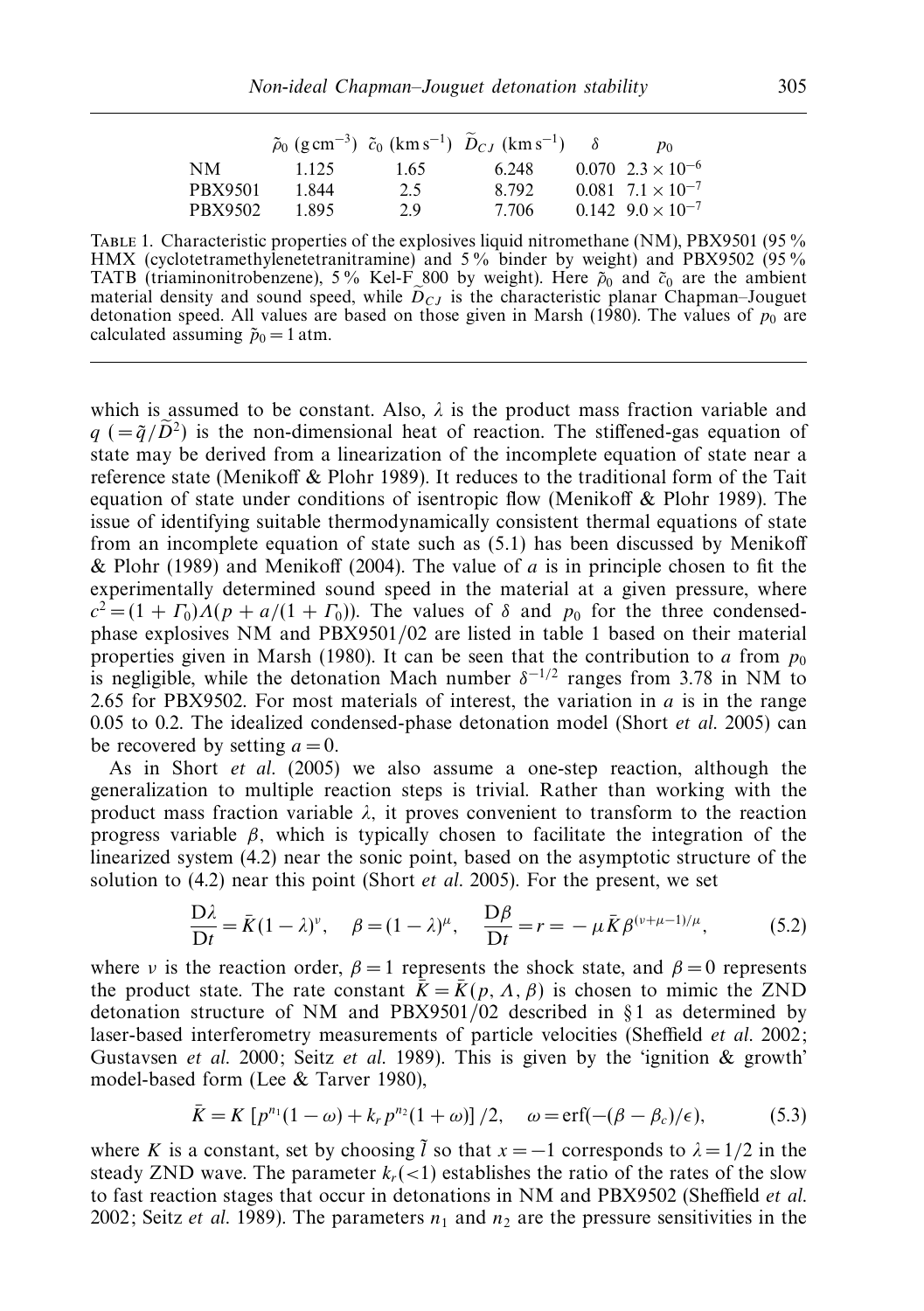

FIGURE 1. (*a*) One-dimensional neutral stability boundaries in the  $(n, a)$ -plane when  $k_r = 1$ . (*b*) Two-dimensional neutral stability boundaries in the  $(n, k)$ -plane  $(k < 2)$  for  $a = 0$ ,  $a = 0.1$ and  $a = 0.2$  when  $k_r = 1$ . The circles mark the point of two-dimensional neutral stability in the (*n, k*)-plane for each *a.*

fast and slow reaction stages respectively. For  $\epsilon \ll 1$ , the parameter  $\beta_c$  represents the transition point from the fast to slow reaction stage. When  $k_r = 1$  and  $n_1 = n_2$  the reaction rate form is identical to that used in Short *et al.* (2005), and is characteristic of the single-length-scale detonation structure found in PBX9501 (Gustavsen et al. 2000).

For the stiffened-gas equation of state (5.1) and for a one-step irreversible reaction (5.2), the steady CJ detonation structure can be calculated exactly, and is given by

$$
u = -\frac{(1+ \Gamma_0)}{(2+\Gamma_0)}(1+\bar{p}_0) + \frac{(1-(1+\Gamma_0)\bar{p}_0)}{2+\Gamma_0}\beta^{1/2\mu}, \quad q = \frac{(1-(1+\Gamma_0)\bar{p}_0)^2}{2\Gamma_0(2+\Gamma_0)},\tag{5.4}
$$

where  $\bar{p}_0 = p_0 + a/(1 + \Gamma_0)$ .

We now present an analysis of the linear stability characteristics of a CJ detonation for the stiffened-gas equation of state  $(5.1)$  and reaction rate law  $(5.2)$ , highlighting the differences with the results found in Short et al. (2005). Based on the values given in table 1, in the following we have set  $p_0 = 0$ , so  $a = \delta$ , and restricted our range of interest of *a* to  $0 \le a \le 0.2$ . We have also set  $\nu = \mu = 1/2$  and  $\Gamma_0 = 2$ . For cases where  $k_r = 1$ , we use a single pressure exponent  $n = n_1 = n_2$ , so  $\bar{K} = K p^n$ . When  $k_r \neq 1$ , we set  $\epsilon = 0.05$ .

#### *6. Results*

Figure  $1(a)$  shows the variation in the neutral stability boundary that governs one-dimensional  $(k = 0)$  stability as *a* varies for  $k_r = 1$ . For the strong shock limit  $(a = 0)$ , the neutral stability point occurs at  $n = 5.904$ . Increasing *a* has a three-fold effect on the CJ wave structure: it reduces the effective heat release  $q$ , decreases the shock pressure, while lowering the overall length of the CJ wave. Correspondingly, as *a* increases, the value of the pressure exponent *n* at the point of one-dimensional neutral stability increases rapidly. Thus for fixed *n,* the CJ wave becomes more stable to onedimensional disturbances as the detonation Mach number decreases. The neutral stability point based on table 1 for NM  $(a=0.07)$  occurs at  $n=6.44$ , for PBX9501  $(a = 0.081)$  at  $n = 6.53$  and for PBX9502  $(a = 0.142)$  at  $n = 7.08$ *.* Figure 1(*b*) shows the neutral stability boundaries that govern stability to two-dimensional disturbances for  $k_r = 1$ , and three values of *a*, namely  $a = 0$ ,  $a = 0.1$ , and  $a = 0.2$ . Again, increasing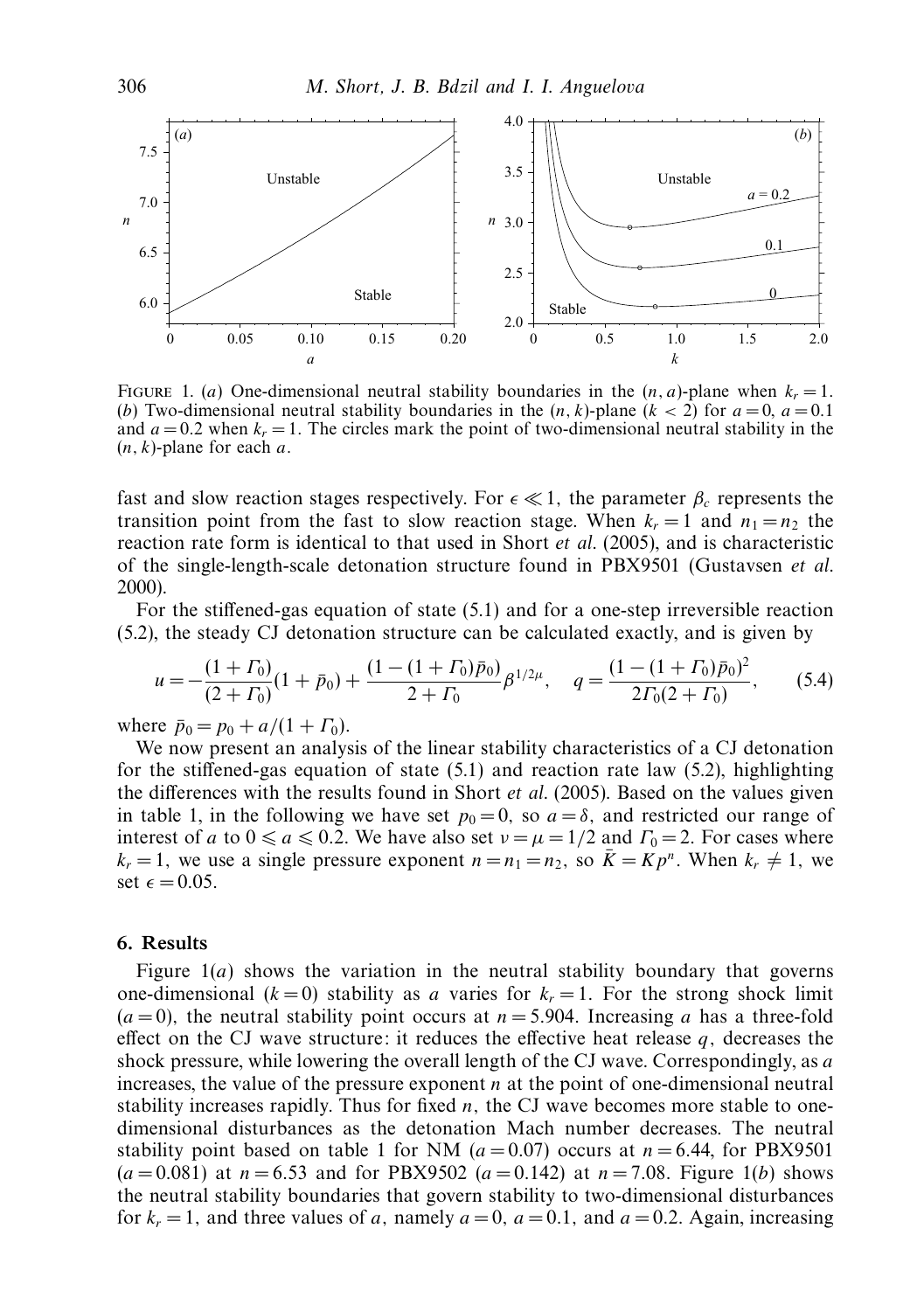

FIGURE 2. (*a*) Two-dimensional neutral stability boundaries for  $k < 2$  for  $a = 0.1$  and  $n = n_1 = n_2$ . Shown are the boundaries for  $k_r = 1$  and for  $k_r = 0.5$  with  $\beta_c = 0.274$ , 0.447 and 0.570*.* (*b*) Corresponding CJ wave profiles for  $n = 2.5$ *.* 

*a* raises the value of the reaction rate pressure sensitivity exponent *n* required for instability. Instability when  $a = 0$  occurs for  $n > 2.168$ , when  $a = 0.1$  for  $n > 2.552$  and when  $a = 0.2$  for  $n > 2.953$ . Thus if one were to assume NM and PBX9501/02 all have the rate form (5.3) with  $k_r = 1$  and identical rate pressure sensitivities,  $n_1 = n_2$ , detonations in PBX9502 would be the most stable.

Figures 2 and 3 concern the effect on stability of a dual-length-scale detonation reaction zone observed in NM and PBX9502, i.e. for  $k_r \neq 1$ . Figure 2(*a*) shows the two-dimensional neutral stability boundaries found when  $a = 0.1$  and  $n_1 = n_2 = n$  for  $k_r = 1$  and for  $k_r = 0.5$  with three different transition points between the fast and slow reaction stages. Figure  $2(b)$  shows the corresponding CJ wave pressure profiles for the cases considered in figure  $2(a)$  when  $n = 2.5$ . Due to the second slower reaction stage the length of the CJ wave for  $k_r = 0.5$  is greater than that for  $k_r = 1$ , when the slower reaction stage is absent. As the transition point  $\beta_c$  moves closer to the detonation shock, more of the heat is released in the slow reaction stage, while the overall length of the CJ wave increases. The presence of a slow reaction stage  $(k_r < 1)$  has a destabilizing effect on the detonation, decreasing the value of *n* at which instability occurs compared with that when  $k_r = 1$ . However, there is a non-monotonic behaviour in the value of *n* above which the CJ wave is unstable as  $\beta_c$  increases. For  $\beta_c = 0.274$ , the rate pressure exponent above which instability occurs is  $n = 2.157$ , for  $\beta_c = 0.447$ ,  $n = 2.069$ , and for  $\beta_c = 0.570$ ,  $n = 2.192$ . Thus there appears to be a critical value of the ratio of the heat released in the fast reaction stage to that in the slow reaction stage that renders the lowest value of *n* for instability. Note that there is also a significant variation in the corresponding value of *k* at the instability onset values of *n* for the various cases.

Figure 3(*a*) shows the two-dimensional neutral stability boundaries for  $a = 0.1$ ,  $\beta_c = 0.447$ , when  $n_2 = n_1$ ,  $k_r = 0.5$  and  $k_r = 0.25$ , and when  $n_2 = 0.8n_1$ ,  $n_2 = 0.6n_1$  with  $k_r = 0.5$ . Figure 3(*b*) shows the corresponding CJ wave pressure profiles for the cases considered in figure 3(*a*) when  $n = 2.5$ . The effect of reducing  $k_r$ , keeping the ratio of the heat released in the fast and slow stages constant, is to lower the instability onset value of *n*. Thus for  $n_1 = n_2$ , there is a band of instability for  $k_r = 0.5$  when  $n > 2.069$ , and for  $k_r = 0.25$  when  $n > 1.978$ . This trend has been verified for other values of  $k_r$ . The final case examined concerns the effect of different rate pressure sensitivities in the fast and slower reaction stages. Figure 3(*a*) also shows the neutral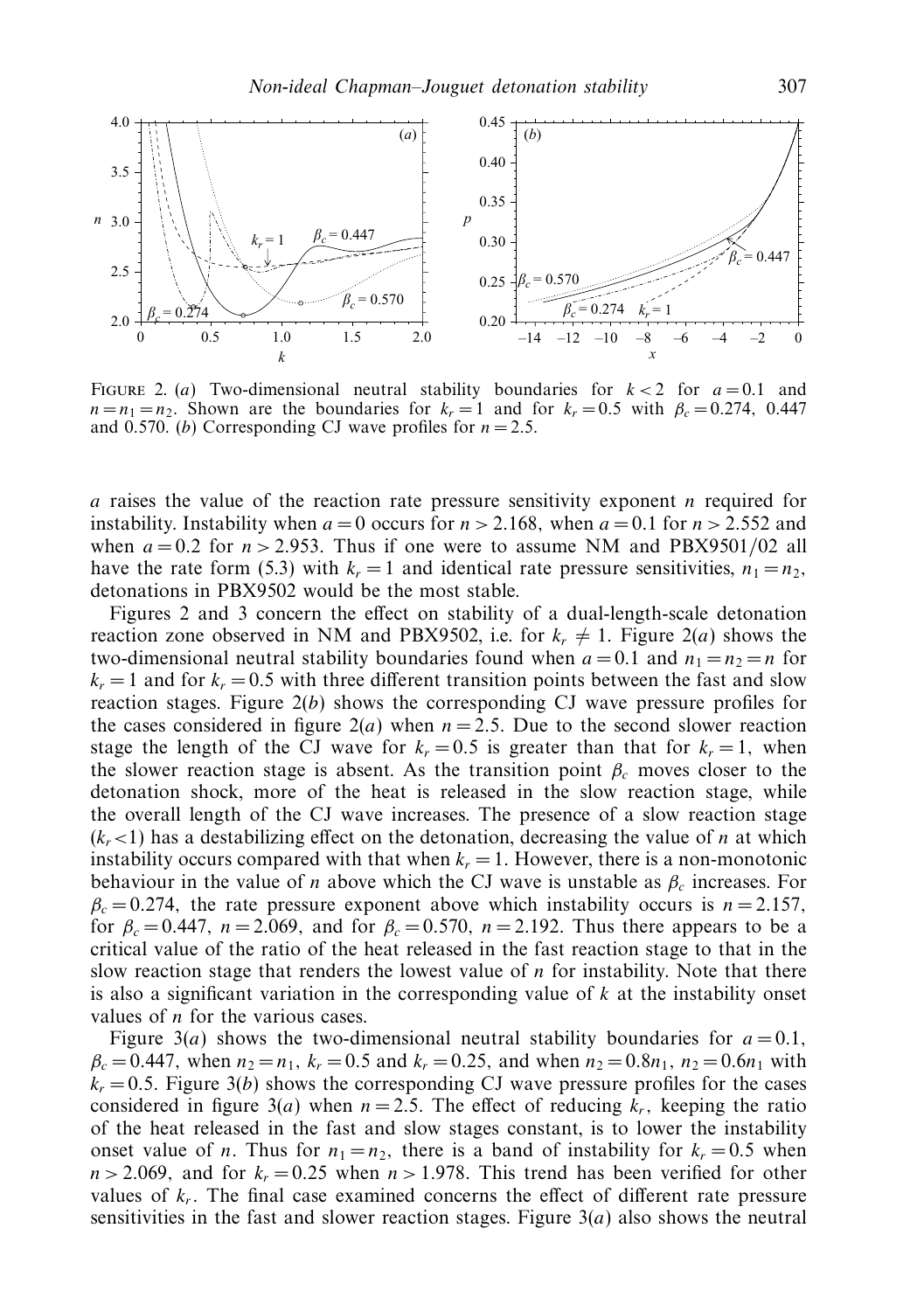

FIGURE 3. (*a*) Two-dimensional neutral stability boundaries for  $k < 1.5$ , for  $a = 0.1$  and  $\beta_c = 0.447$ . Shown are boundaries for  $k_r = 0.5$  and  $n_2 = n_1$ ,  $n_2 = 0.8n_1$  and  $n_2 = 0.6n_1$  and for  $k_r = 0.25$  with  $n_2 = n_1$ . (*b*) Corresponding CJ wave profiles for  $n_1 = 2.5$ .

stability boundaries for  $n_2 = n_1$ ,  $n_2 = 0.8n_1$ , and  $n_2 = 0.6n_1$  with  $k_r = 0.5$ . The decreased sensitivity in the slower reaction stage with  $k_r$  fixed diminishes the difference in the rates of the fast and slower reaction stages, and consequently the value of *n* that determines instability is greater for  $n_2 < n_1$  than for  $n_2 = n_1$ . Again the effect is nonmonotonic, since for  $n_2 = 0.8n_1$  instability occurs when  $n > 2.296$ , but for  $n_2 = 0.6n_1$ it occurs when  $n > 2.237$ .

In summary, we have examined the linear stability of a detonation in a condensedphase material under the assumption of a stiffened-gas equation of state, where the ambient pressure can be ignored relative to the detonation shock pressure when the detonation Mach number is finite. We studied a single-step reaction, with a pressuresensitive rate that has a single (as occurs in PBX9501) or dual (as occurs in NM or PBX9502) time scale. When the rate pressure sensitivity exponents  $n_1 = n_2 = n$ ,  $k_r = 1$ , the effect of a decreasing detonation Mach number is to increase the value of *n* at which instability occurs. For  $n_1 = n_2 = n$ ,  $k_r < 1$ , the presence of a fast reaction stage followed by a slow reaction stage in the CJ wave tends to decrease the value of *n* at which instability occurs relative to the value of *n* for which instability occurs if the second slower reaction were absent. Finally, for cases where  $n_2 < n_1$ ,  $k_r < 1$ , the value of  $n_1$  for which instability occurs is higher that that when  $n_2 = n_1$ . In summary, it appears that the detailed underlying CJ detonation wave structures in NM and PBX9501/02 can have a major impact on their stability properties.

#### **REFERENCES**

- AUSTIN, J. M., PINTGEN, F. & SHEPHERD, J. E. 2004 Reaction zones in highly unstable detonations. Proc. Combust. Inst. **30**, 1849–1857.
- DAVIS, W. C. 1997 Shock waves; rarefraction waves; equations of state. In Explosive Effects and Applications (ed. J. J. Zukas & W. P. Walters). Springer.
- FICKETT, W. & DAVIS, W. C. 1979 Detonation. University of California Press.
- ENGELKE, R. & BDZIL, J. B. 1983 A study of the steady-state reaction-zone structure of a homogeneous & a heterogeneous explosive. Phys. Fluids **26**, 1210–1221.
- Gamezo, V. N., Vasilev, A. A., Khokhlov, A. M. & Oran, E. S. 2000 Fine cellular structures produced by marginal detonations. Proc. Combust. Inst. **28**, 611–617.
- Gustavsen, R. L., Sheffield, S. A. & Alcon, R. R. 2000 Progress in measuring detonation wave profiles in PBX9501. In Proc. Eleventh Symp. (Intl) on Detonation Office of Naval Research Rep. ONR 3330000-5, pp. 821–827.